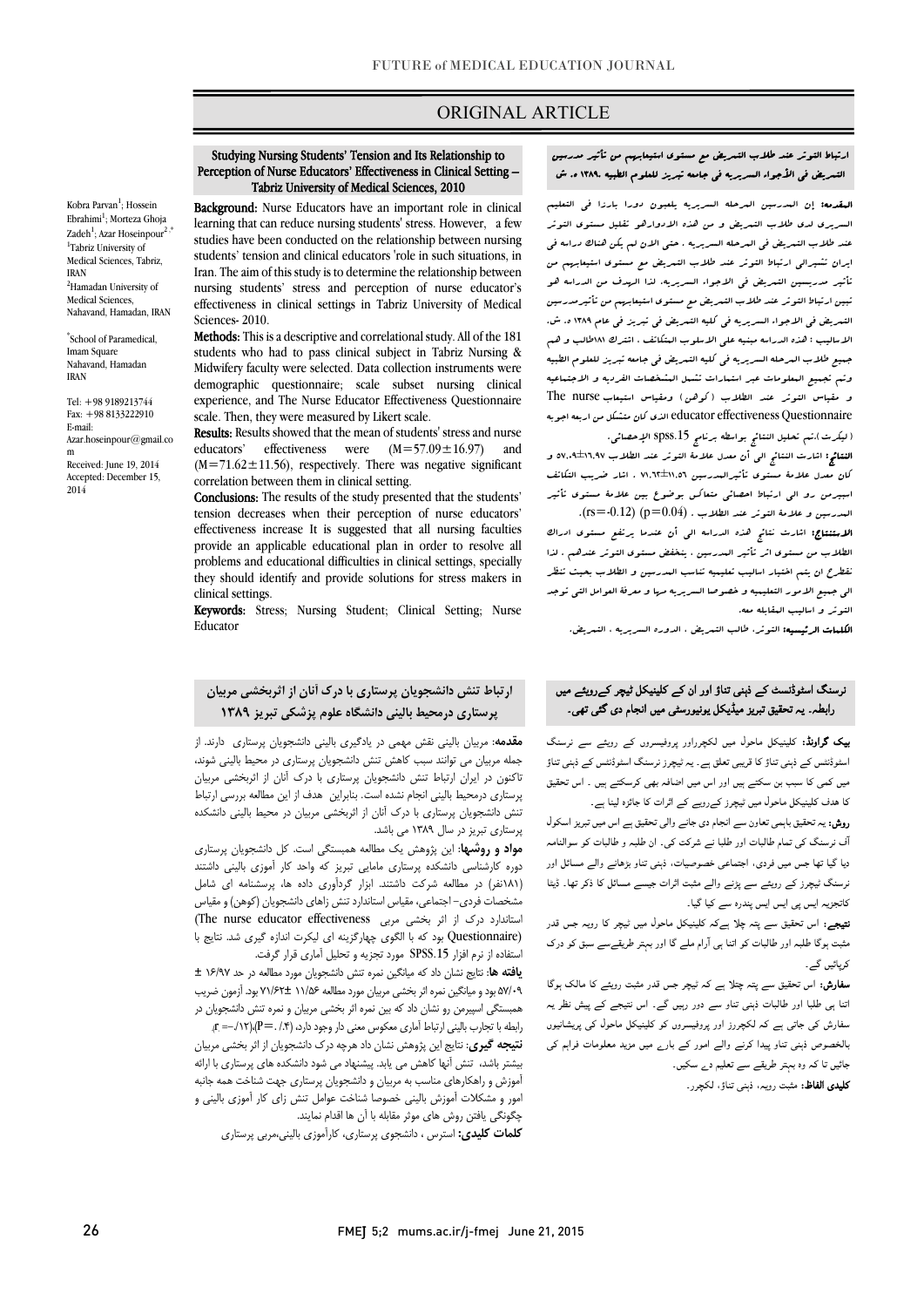### INTRODUCTION

The purpose of nursing education is to improve creativity, the ability to think critically and self-promoting. To achieve these objectives, nurse training system should have a scientific and practical approach (1).

Clinical training is the main part of nursing education that has an important role in the development of students' professional identity. Without clinical training, efficient education would be impossible (2). Therefore, theoretical and practical training must be provided together (1). Nursing students and educators work together in clinical setting. During this period, the opportunity to convert knowledge into practical skills is given to students. Obstacles and problems of clinical education have undesirable effects to achieve nursing professional goals. Stress is one of the most important problems. Like all students, nursing students have stress of exams and assignments. In addition, they experience many physical and psychological pressures in the hospital environment during clinical setting (3).

Stress is the influence of external pressures or unsuitable conditions on the human body and the individual's reaction toward it. Selye mentions "Stress is the nonspecific response of the body to any demand, whether it is caused by, or results in, pleasant or unpleasant conditions."Demand may be a threat, conflict, or any change that requires body adaptation. Stressor is the body responds to a stimulus that causes stress (4). Tension is necessary for life and growth to some extent, however, unusual amount of it may cause various illnesses and personality disorders (3). Hospital is considered as one of the most stressful working environment since it is a matter of life and death (5).

Nursing is a stress-inducing job due to the nature, complexity, difficult tasks of patient care and communication with different patients. Nurses are exposed to corrosion from hard work. Also, tension is seen among nursing students (6).

Medical and paramedical students' stress can be seen in the first meet with the patient and clinical work (7). The stressful environment of hospitals might lead not only to dropout and physical disorders but also inappropriate behavior among students that affect personality development (5).

Stressful hospital environment makes students more than others to experience depression and mental illness (8). Since student's professional characteristic is formed during education, stress can cause extreme fatigue, depression and erosion of the job. Such a situation would be nursing shortage that could have negative effects on patient care, family and community health. (9).

Studies have indicated the main stressor of clinical setting for students are taking care of seriously ill patients, fearing to injure patients, the limited time of patient care, instructor evaluation, facing situations such as death, dealing with terminally ill patients, expectations of staff, lack of adequate support from the teachers and staff, lack of critical thinking and the difference between what is taught in the classroom and what is done in the clinical course (10).

Being under considerable pressure leads to negative effect on students' learning and success in the clinical environment, therefore, it is necessary to reduce students'

 stress. Nursing instructors can recognize stressors better than any other person in clinical training. Educators can help students to overcome stress (11). The relationship between students and can be effective in overcoming stress. Training programs and score, as assessing indicators, are the source of stress for students. Instructor behavior and teaching methods influence students' stress. Instructors' support is teachers and nursing students has a key role in educating the the best intervention in clinical setting (12).

Clinical instructor has complex activities and the most significant ones are to teach and monitor practices and students, monitor the health and safety of patients under students' treatment and cooperate with staffs (13).

 students, it is better to provide less stressful condition. Lack of sufficient knowledge causes more tension during the four years of education (10). Teachers should support and guide students to gain critical thinking skills and problem solving Since clinical instructors spend much time along with ability  $(14)$ .

 In students' opinion, the most effective behavior of teachers are the ability to communicate effectively, assess fairly, have confidence and respect in students, allow the students to express feelings, intimacy, have enough knowledge, education. The most important thing about a teacher is to respect students (12). flexibility, and motivate students to question during

 An effective teacher has practical and high professional skills, the ability to make connection between science and practice,  $\frac{1}{2}$ . Communication skills are also an integral part of clinical training, which is one of the tasks of teachers (16). and also sufficient theoretical knowledge (15).

 Since people have different cultural backgrounds, students have different experiences of stressors in their culture and is to analyze nursing students' tension and its relationship to perception of nurse educators' effectiveness in clinical setting at Tabriz University of Medical Sciences, 2010. educational environment. The purpose of the current study

## METHODS

 This is a descriptive and correlational study. All of the 181 students who had to pass medical-surgical clinical course in Tabrize Nursing & Midwifery faculty were selected. In the present research, sample was parallel to population study students, who had medical-surgical clinical course and agreed to participate in the study, were enrolled with the full number. and sampling method was conducted via census. All of the

 Inclusion criteria included nursing students who are that had Medical-surgical clinical training course and are trained under official faculty teachers. studying at the School of Nursing and Midwifery in Tabriz

 Exclusion criteria were acute physical or mental illness at the time of the study, guest or transferred students from other other medical centers, the dissatisfaction of the research unit to continue the investigation. Data were collected by a standardized questionnaire. The questionnaire consists three parts. The first part includes 6 questions about demographic characteristics, the second one includes 25 questions about schools; students in probationary status, employment in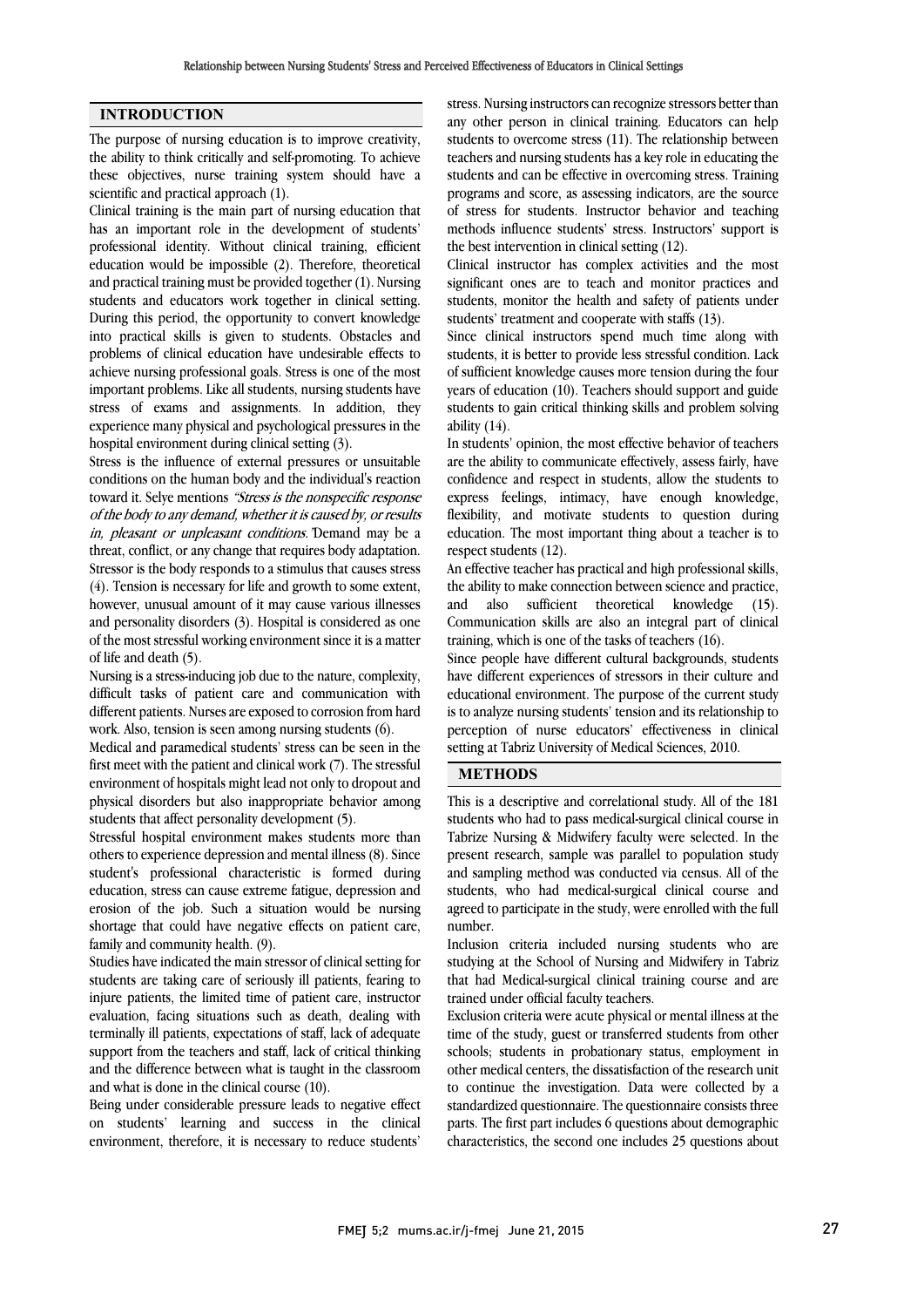students' understanding of the instructors' behavior and the third part has 24 items related to students stress.

 Questions related to students 'understanding of teachers' behavior were measured using Likert score, from 1 to 4: agree (4). Total scores range is between 25 and 100 and the highest score represents students' effective perception of strongly disagree (1), disagree (2), agrees (3), strongly behavior (17).

 and measured with Likert model. Scores were as follow: 1 mean "did not have stress at all" and 4 stands for "had severe stress". Total scores range was from 24 to 96 that the highest Students' stress was assessed by Cohen stress standard tool score represents the highest level of stress  $(17)$ .

after translation. Content validity was used to evaluate the validity of the instrument. 10 experts evaluated the No item has been added or removed from the questionnaire questionnaire and the reforms were conducted.

 Thence, test-retest reliability method was conducted. The days completed by the same participants again. Moreover, it was approved by Pearson correlation with reliability 0.72 on the effectiveness of teachers and 0. 82 on students stress.To access all subjects of the study, the researchers referred to questionnaire was filled out by 20 students and within 10 Students Nurse Training to gather data via questionnaire.

 Obtaining the necessary permits from the Ethics Committee of Tabriz University of Medical Sciences and gaining informed consent from research participants and emphasizing on the confidentiality of their information, inclusion criteria. Data analysis was conducted by SPSS (ver. 15). Descriptive and inferential statistics methods were used. To determine the stress of nursing students in the clinical environment and students' perceptions of nursing educators' Percent,  $\pm$  SD and mean). To determine the relationship of stress among nursing students and their perceptions of the effectiveness of clinical nursing instructors, Spearman correlation coefficient and chi-square test were used. questionnaires were distributed among subjects who fulfilled effectiveness, descriptive statistics were used (frequency -

#### RESULTS

In this study, the mean age of participants was  $22.29 \pm 1.42$  years. Most of the participants were female and students' average grade was17.16 $\pm$ 1.21 (table1).

showed that the greatest amount of stress is in emergency conditions  $2.80 \pm 0.91$ , the patient's condition (death, serious illness, terminally ill) 2.78 ± 0.96, exposure to infectious diseases  $2.78 \pm 0.96$  and the probability of making  $2.64 \pm 0.90$ , respectively. Mean stress was57.09  $\pm$  16.97. Descriptive statistics (frequency - Percent and mean  $\pm$  SD) a mistake (in giving medicine or examining patients) Score range was between 24 and 96 (table 2).

 Moreover, the highest levels of understanding of the effectiveness, according to the mean, were as follow: guide clinical practice 2.98  $\pm$  0.81, interested in teaching and learning  $2.97 \pm 0.77$ , provide clear answers to students' questions about their educational needs  $2.97 \pm 0.85$ , take urgent action in serious conditions  $2.96 \pm 0.77$ , provides a suitable learning environment  $2.94 \pm 0.83$  and respects the the students to upgrade learning  $3.02 \pm 0.71$ , readiness for

| Table 1. Individual-social properties of population<br>study |                  |             |  |  |
|--------------------------------------------------------------|------------------|-------------|--|--|
| Age (year)                                                   | $22.29 \pm 1.42$ |             |  |  |
| Sexuality                                                    | Male             | $(38.7)$ 70 |  |  |
|                                                              | Female           | (61.3)111   |  |  |
| Matrimony Status                                             | Married          | $(23.2)$ 42 |  |  |
|                                                              | Single           | (76.8) 139  |  |  |
| <b>Occupancy Status</b>                                      | Domestic         | (45)81      |  |  |
|                                                              | Non domestic     | (55)99      |  |  |
| <b>Clinical Training Place</b>                               | General surgical | $(17.1)$ 31 |  |  |
|                                                              | Skin             | $(22.1)$ 40 |  |  |
|                                                              | Thorax surgical  | (14.4) 26   |  |  |
|                                                              | Blood inner      | $(17.1)$ 31 |  |  |
|                                                              | Women surgical   | $(13.3)$ 24 |  |  |
|                                                              | Heart inner      | (16) 29     |  |  |
| Term                                                         | Second term      | (10)18      |  |  |
|                                                              | Third term       | (6.7) 12    |  |  |
|                                                              | Forth term       | $(18.3)$ 33 |  |  |
|                                                              | Fifth term       | (13.3) 24   |  |  |
|                                                              | Seventh term     | $(24.4)$ 44 |  |  |
|                                                              | Eighth term      | $(27.2)$ 49 |  |  |
| Average                                                      | $17.16 \pm 1.21$ |             |  |  |

confidentiality of students  $2.93 \pm 0.86$ , respectively. The average rate of effectiveness in this study was  $71.62 \pm 11.56$  and the range was between 25 and 100, respectively (table 3). Survey results of the Spearman correlation coefficient showed between scores instructors' effectiveness and the students' stress score in relation with clinical experience (Table 4). that there is a significant inverse statistical relationship

 Analyzing the relationship between demographic-social characteristics of nursing students with level of stress and it presented that there is a significant correlation between understanding of instructors' effectiveness in clinical setting, age, training location and internship semester.

i

## DISCUSSION

I perceptions of nursing educators' effectiveness in clinical setting was investigated. Mean of students' stress was 57.09 ± 16. The mean score of the effectiveness of teachers was 71.62 ± 11.56, respectively. Results of Spearman correlation between the effectiveness of instructor score and the effects of stress on the students' clinical experiences. Consequently, stress is reduced while the understanding of student to In our study, nursing students' stress in relation with their coefficient showed that there is significant inverse correlation effectiveness of the instructor increases.

enecuveness or the instructor increases.<br>The findings of the study in "determining the stress of nursing students in clinical environments," showed that the highest level of mean stress are in the emergency condition, patients' condition (death, serious illness, terminally ill patients), being exposed to infectious diseases and the risk of making mistake (giving medicine and examining patients), respectively.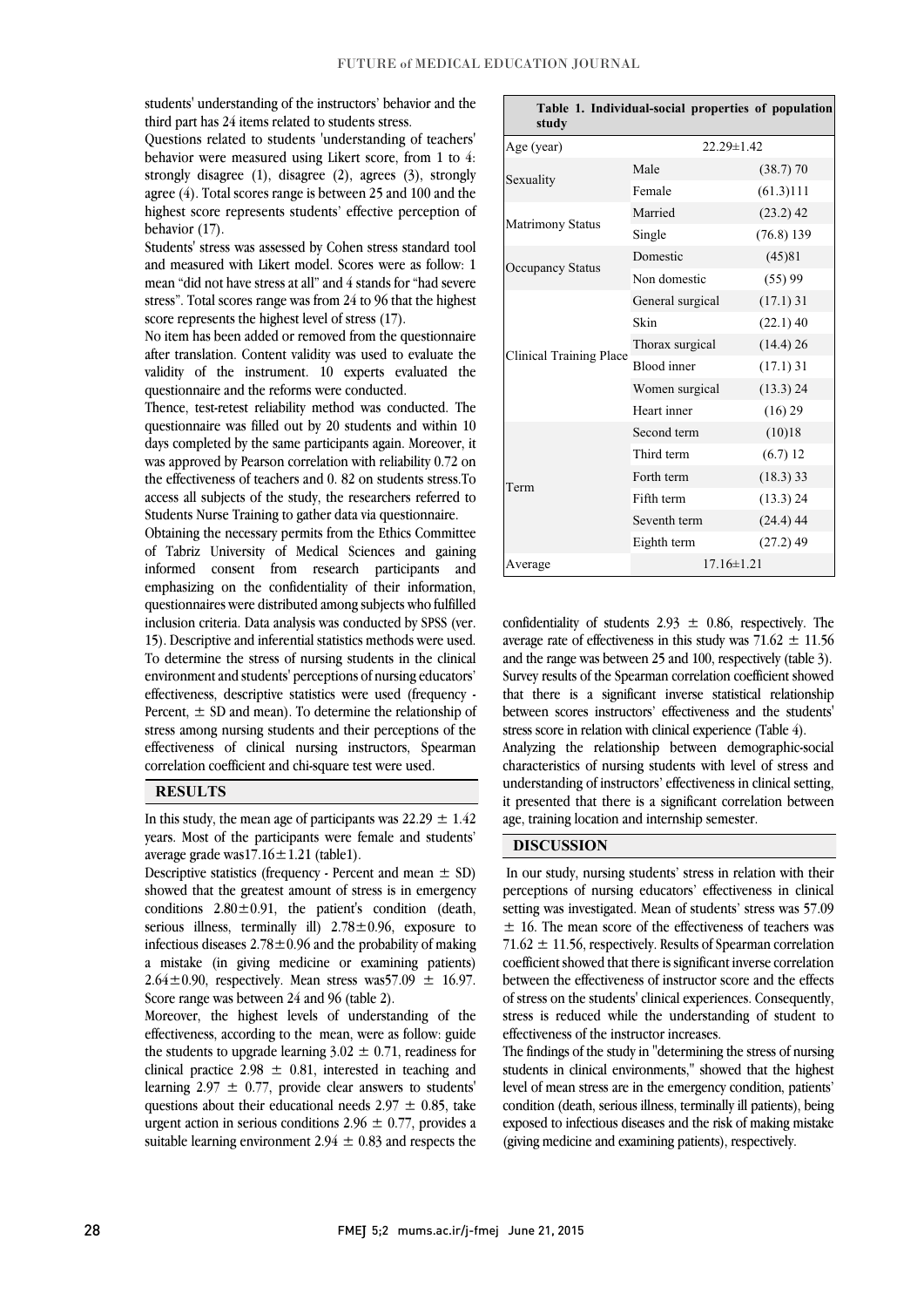| Table 2. Frequency distribution (percentage) of nursing students' tense factors               |                              |                |                   |                     |                                                |
|-----------------------------------------------------------------------------------------------|------------------------------|----------------|-------------------|---------------------|------------------------------------------------|
| <b>Choices</b><br>Nursing students tense factors                                              | I don't have<br>tense at all | A little tense | Moderate<br>tense | <b>Strong tense</b> | Average<br>$±$ variance<br>measure of<br>tense |
| 1. Teacher assessment (by observation)                                                        | 37(20.7)                     | 48 (26.8)      | 70(39.1)          | 24(13.4)            | $2.45 \pm 0.96$                                |
| 2. Meeting patients' expectations                                                             | 37(20.7)                     | 65(36.3)       | 54 (30.2)         | 23(12.8)            | $2.35 \pm 0.95$                                |
| 3 .Accessibility of teacher to help                                                           | 42(23.5)                     | 67(37.4)       | 47(26.3)          | 23(12.8)            | $2.28 \pm 0.96$                                |
| 4. Respecting of priority by teacher to help                                                  | 55 (30.7)                    | 53 (29.6)      | 45(25.1)          | 26(14.5)            | $2.23 \pm 1.04$                                |
| 5. Competence level (preparation sense to take<br>care of patient)                            | 46(25.7)                     | 52(29.1)       | 47(26.3)          | 34(19)              | $2.38 \pm 1.06$                                |
| 6. Patient condition (death, acute, patient bad<br>appearance)                                | 19(10.6)                     | 50(27.9)       | 61(34.1)          | 49 (27.4)           | $2.78 \pm 0.96$                                |
| 7. Patient age                                                                                | 52(29.1)                     | 42(23.5)       | 46(25.7)          | 39(21.8)            | $2.40 \pm 1.12$                                |
| 8. Patient sexuality                                                                          | 48(26.8)                     | 53 $(29.6)$    | 46(25.7)          | 32(17.9)            | $2.34 \pm 1.06$                                |
| 9. Contact with patient                                                                       | 60(33.5)                     | 48(26.8)       | 45(25.1)          | 26(14.5)            | $2.20 \pm 1.06$                                |
| 10. Conflict with other treatment personnel                                                   | 59 (33)                      | 51 (28.5)      | 47(26.3)          | 22(12.3)            | $2.17 \pm 1.02$                                |
| 11. Physical environment of treatment center<br>(light, smell, equipment)                     | 49(27.4)                     | 57(31.8)       | 49 (27.4)         | 24(13.4)            | $2.26 \pm 1.00$                                |
| 12. Having the essential ability for doing<br>clinical assignments                            | 48(26.8)                     | 63(35.2)       | 48 (26.8)         | 20(11.2)            | $2.22 \pm 0.96$                                |
| 13. Exposed to experiences that make me ready<br>for nursing (levels and doing exercise step) | 49(27.2)                     | 51(28.3)       | 42(23.3)          | 38(21.1)            | $2.38 \pm 1.09$                                |
| 14. Probability of making mistake (medicine<br>and patient examination)                       | 17(9.4)                      | 66 (36.7)      | 61 (33.9)         | 36(20)              | $2.64 \pm 0.90$                                |
| 15. Doing the motive nervous skills                                                           | 36(20)                       | 69 (38.3)      | 46(25.6)          | 29(16.1)            | $2.37 \pm 0.98$                                |
| 16. Exposing to infectious diseases                                                           | 2(11.1)                      | 46 (25.6)      | 66 (36.7)         | 48 (26.7)           | $2.78 \pm 0.96$                                |
| 17. Being in urgent conditions (alteration in<br>patient condition)                           | 17(9.4)                      | 45(25)         | 74(41.1)          | 44(24.4)            | $2.80 \pm 0.91$                                |
| 18. Being in a new environment and situation                                                  | 36(20)                       | 61 (33.9)      | 58 (32.2)         | 25(13.9)            | $2.40 \pm 0.96$                                |
| 19. Performance evaluation by nurses of the<br>ward                                           | 39(21.7)                     | 67(37.2)       | 56(31.1)          | 18(10)              | $2.29 \pm 0.91$                                |
| 20. Being ready to do clinical works                                                          | 39 (21.7)                    | 69 (38.3)      | 46(25.6)          | 26(14.4)            | $2.32 \pm 0.97$                                |
| 21. Truck to clinical training place                                                          | 49 (27.2)                    | 46(25.6)       | 57(31.7)          | 28 (15.6)           | $2.35 \pm 1.04$                                |
| 22. Performance evaluation by patients                                                        | 51(28.3)                     | 66 (36.7)      | 46(25.6)          | 17(9.4)             | $2.16 \pm 0.94$                                |
| 23. Facing with unknown case                                                                  | 30(16.7)                     | 60(33.3)       | 69 (38.3)         | 21(11.7)            | $2.45 \pm 0.90$                                |
| <b>Total Average</b>                                                                          |                              |                | $57.09 \pm 16.97$ |                     |                                                |

The results of Tracey research on the 60 nursing students in clinical training showed that there is no significant relation between students' stress and their perception of the effectiveness of the instructor. The stress level of students and effectiveness of the instructor was average. But the effectiveness of the instructor score in clinical training was higher than stress score (17). This study is inconsistent with the current research.

Chan conducted a research on 205 students and reported that students experienced a moderate level of tension which was lower in compare with Western students. Students with religious beliefs experienced less tension in compare with unreligious ones. Moreover, using effective methods can reduce tension among students (14). In Abazari research on 274 nursing students, it was reported that students experience moderate tension (5).

Gibbons and colleagues in Turkey found that nursing students in clinical training experience higher levels of stress.

 The main sources of stress were working with terminally ill and dying patients, problem with the staff and patients, lack of confidence to care and worry about learning clinical skills, start anew training course. In this study, working with terminally ill patients was the first stressor that is consistent with the present study. The above results indicate that terminally ill patients that are in emergency condition have less time to do the training, time management training, and the greatest effect on the students (4).

 $M$ elo et al. study showed that the most important stressors in clinical courses were as follows: problem with the instructor, environmental stress, fear of failure, death, lack of skills, difficulty in communicating with others, start a new training and of failure, and death was the third and fourth stressors that are consistent with the present study. Another difference in the present study may be due to cultural differences, and differences in the relationship in the clinical environments (18). evaluation, and being observed by the teacher. In this study, fear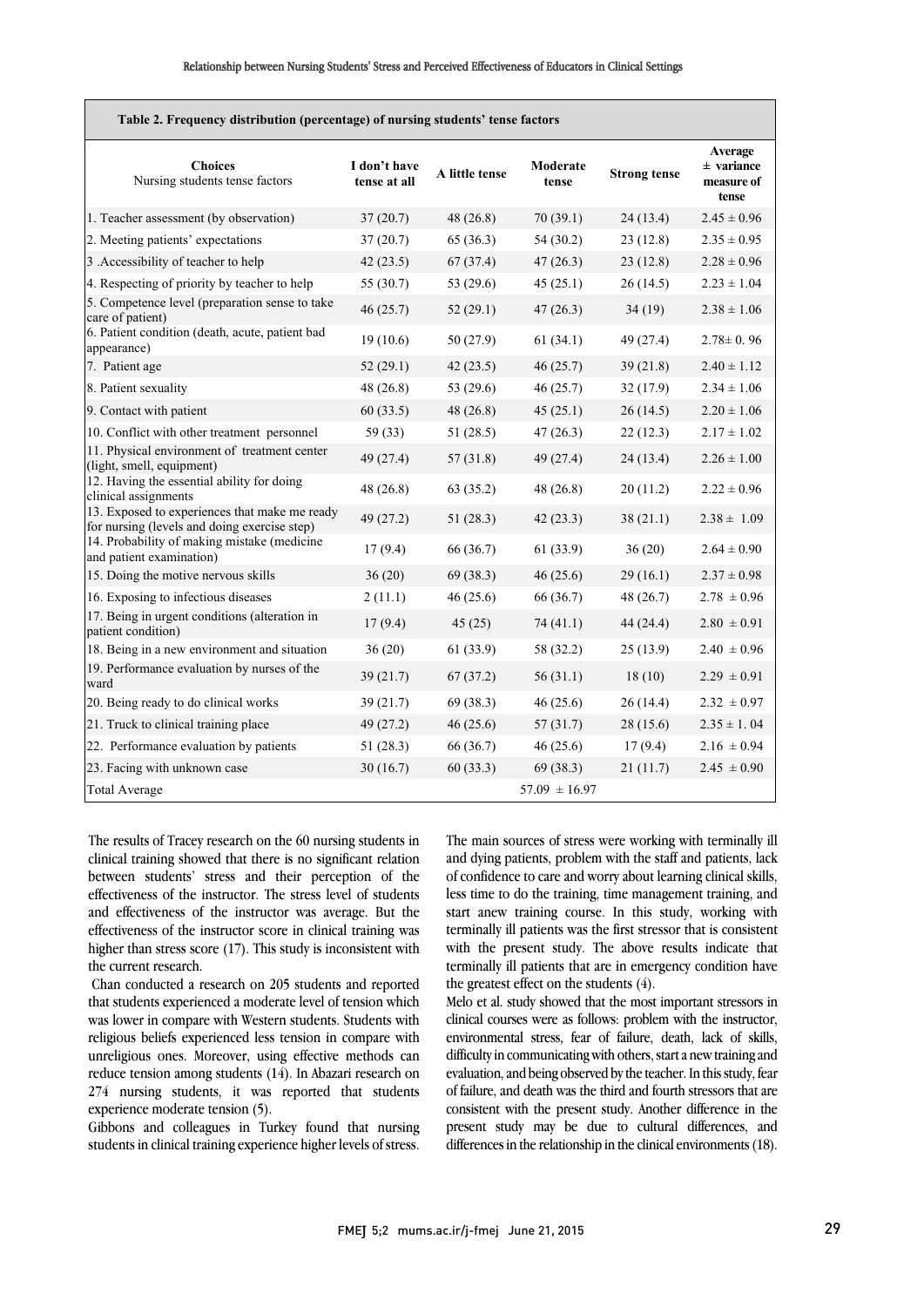| Table 3. Frequency distribution of perception of teachers' effectiveness                         |                           |             |                   |                        |                           |
|--------------------------------------------------------------------------------------------------|---------------------------|-------------|-------------------|------------------------|---------------------------|
| <b>Choices</b><br>Teachers effectiveness                                                         | <b>Very</b><br>Disagree 1 | Disagree 2  | Agree 3           | <b>Very</b><br>Agree 4 | Average $\pm$<br>Variance |
| 1. Repose their own experiences to students                                                      | 17(9.4)                   | 33 (18.2)   | 93 (51.4)         | 38(21)                 | $2.86 \pm 0.86$           |
| 2. Care for teaching and education                                                               | 8(4.4)                    | 33 (18.2)   | 96(53)            | 44 (24.3)              | $2.97 \pm 0.77$           |
| 3. Allocate patient for evaluate his science level<br>to the students some                       | 10(5.5)                   | 41 (22.7)   | 87(48.1)          | 43 (23.8)              | $2.90 \pm 0.82$           |
| 4. Broach the motive questions to raise learning                                                 | 8(4.4)                    | 47(26)      | 93 (51.4)         | 33(18.2)               | $2.83 \pm 0.77$           |
| 5. Guide the students to raise learning                                                          | 4(2.2)                    | 32(17.7)    | 101(55.8)         | 44 (24.3)              | $3.02 \pm 0.71$           |
| 6. Answer clearly the students questions for<br>their educational needs                          | 15(8.3)                   | 23(2.7)     | 94 (51.9)         | 49 (27.1)              | $2.97 \pm 0.85$           |
| 7. always have gameness for clinical practical<br>works                                          | 9(5)                      | 34(18.8)    | 88 (48.6)         | 50 (27.6)              | $2.98 \pm 0.81$           |
| 8. Evaluate the students performance based on<br>concrete and conceptual information             | 9(5)                      | 53 (29.3)   | 90 (49.7)         | 29(16)                 | $2.76 \pm 0.77$           |
| 9. Allocate enough time for students feedback,<br>acclaim, believe and minds.                    | 12(6.6)                   | 56 (30.9)   | 78 (43.1)         | 35(19.3)               | $2.75 \pm 0.84$           |
| 10. Advise students for their preparation for to<br>do clinical works.                           | 10(5.6)                   | 52 (28.9)   | 86 (47.8)         | 32(17.8)               | $2.77 \pm 0.81$           |
| 11. Adhere the justice while in contact with<br>students.                                        | 12(6.7)                   | 36(20)      | 87(48.3)          | 45(25)                 | $2.91 \pm 0.84$           |
| 12. Encourage communication skills                                                               | 6(3.3)                    | 51(28.3)    | 82 (45.6)         | 41(22.8)               | $2.87 \pm 0.79$           |
| 13. Respect to the students vertex.                                                              | 16(8.8)                   | 26(14.4)    | 93 (51.4)         | 46 (25.4)              | $2.93 \pm 0.86$           |
| 14. Encourage the invention.                                                                     | 10(5.5)                   | 37(20.4)    | 101 (55.8)        | 33 (18.2)              | $2.86 \pm 0.77$           |
| 15. Have necessary personal and professional<br>experiences to conflict with especial situation. | 6(3.3)                    | 42(23.3)    | 104(57.5)         | 29(16)                 | $2.86 \pm 0.71$           |
| 16. Teach nursing actions upon strict situation.                                                 | 9(5)                      | 56 (30.9)   | 90 (49.7)         | 26(14.4)               | $2.73 \pm 0.76$           |
| 17. Help to alignment of concrete aims.                                                          | 5(2.8)                    | 43 (23.8)   | 108 (59.7)        | 25(13.8)               | $2.84 \pm 0.68$           |
| 18. Effective communication with either weak<br>or strong student.                               | 13(7.2)                   | 45 (24.9)   | 78 (43.1)         | 45(24.9)               | $2.85 \pm 0.87$           |
| 19. Help the students to increase the assurance<br>level.                                        | 17(9.4)                   | 48 (26.5)   | 77(42.5)          | 39(21.5)               | $2.76 \pm 0.89$           |
| 20. Take urgent action in critical situation.                                                    | 4(2.2)                    | 45 (24.9)   | 85(47)            | 47(26)                 | $2.96 \pm 0.77$           |
| 21. Provide the proper educational environment.                                                  | 12(6.6)                   | 32(17.7)    | 91 (50.3)         | 46(25.4)               | $2.9 \pm 0.83$            |
| 22. Use portrayal model in clinical training.                                                    | 11(6.1)                   | 53 (29.3)   | 83 (45.9)         | 34(18.8)               | $2.77 \pm 0.82$           |
| 23. Help students to do practical works with<br>less intervention.                               | 20(11)                    | 41 (22.7)   | 82 (45.3)         | 38(21)                 | $2.76 \pm 0.90$           |
| 24. Give positive energy to do works.                                                            | 8(4.4)                    | 50 (27.6)   | 89 (49.2)         | 34 (18.8)              | $2.82 \pm 0.78$           |
| 25. Possess enough knowledge and how to<br>practice it in respective part.                       | 15(8.3)                   | 41 $(22.7)$ | 85 (47)           | 40(22.1)               | $2.82 \pm 0.86$           |
| Total average                                                                                    |                           |             | $71.62 \pm 11.56$ |                        |                           |

| Table 4. Relationship between students' tense point and perception of teachers' effectiveness |                        |                                                                                                                            |     |         |  |
|-----------------------------------------------------------------------------------------------|------------------------|----------------------------------------------------------------------------------------------------------------------------|-----|---------|--|
| Variable                                                                                      | Average $\pm$ Variance | Integration between students' tense point and perception<br>of teachers' effectiveness<br><b>Statistical Communication</b> |     |         |  |
| Group                                                                                         |                        | P                                                                                                                          | n   | $r_s$   |  |
| <b>Nursing Students Tense</b>                                                                 | $57.09 \pm 16.98$      | 0.04                                                                                                                       | 181 | $-0.12$ |  |
| Perception of Teachers Effectiveness                                                          |                        | $71.62 \pm 11.56$                                                                                                          |     |         |  |

 The results of Sheu et al. study showed that entering the workplace for the first time is stress-inducing due to lack of clinical training of professional knowledge and expertise to

 take care of patients. Other stressors include assignments and hard work, the stress induces by teachers, staff, and classmates and personal problems. Probably, the most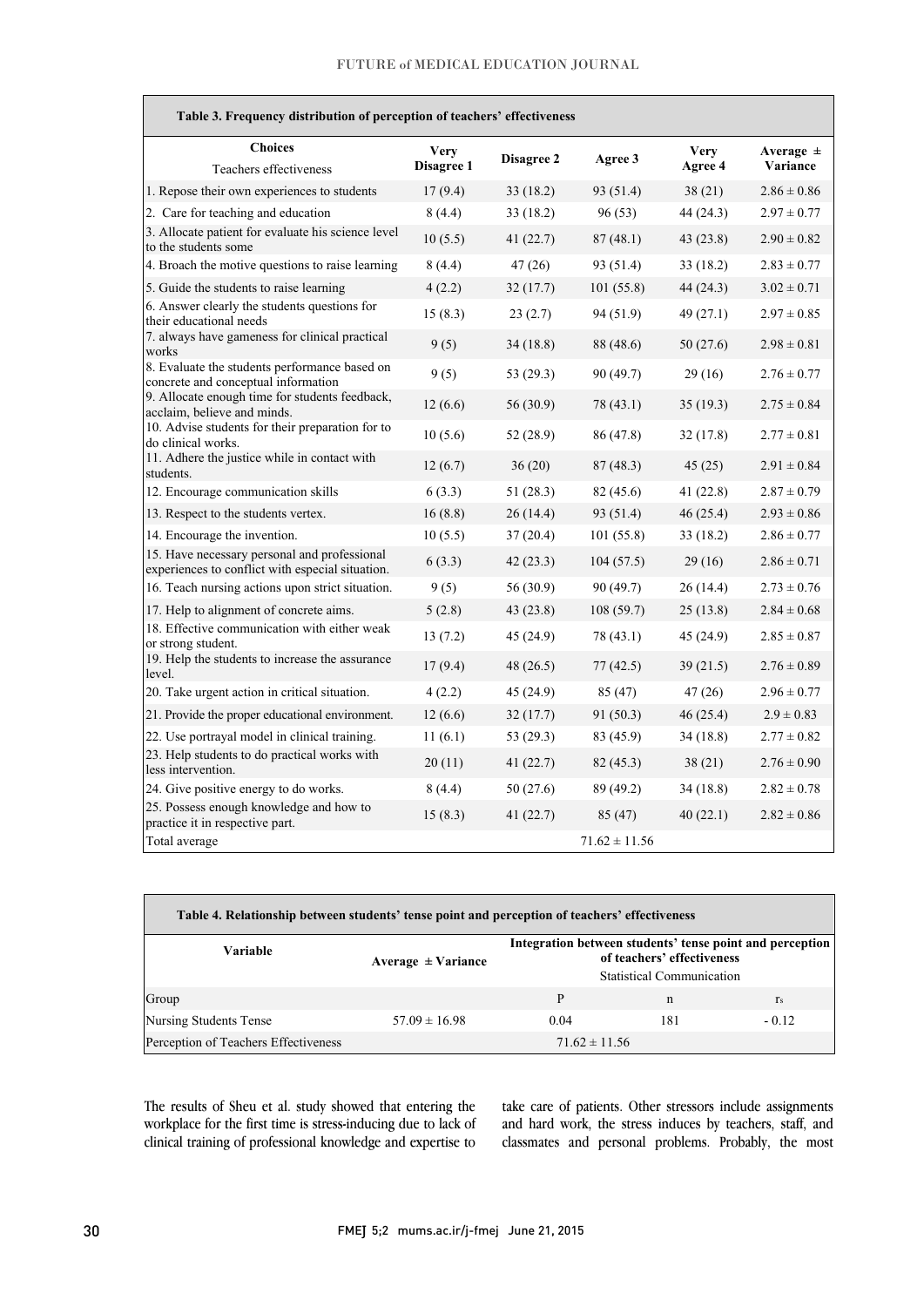important difference between stressors of Sheu study and the present study are cultural differences, the clinical setting and individuals' relationships (19).

To assess "students' understanding of nursing educators' effectiveness ", results regarding the effectiveness of instructor indicated that the mean maximum effectiveness were as follow: guide students to enhance learning, always ready for clinical practice, show interest for teaching and training, answer students' questions about their educational need, take urgent action in urgent conditions, provides a good learning environment and respects the confidentiality of students, respectively.

In another study, Chan and colleagues showed that effective behaviors reduce stress in some cases including preparing students to learn theories and practical skills just before entering the clinical setting and also problem-solving ability in stressful conditions which is consistent with the present study (14).

The results of Clawson's research presented that the effective behavior of the teacher include encouraging and supporting students, having kind and respectful behavior and enhancing their self-esteem, respectively. The results of this study showed that encouraging students is consistent with the current study. However, the difference of other cases may be due to cultural differences, differences in the clinical environment and relationships between individuals (12).

Elcigil and colleagues demonstrated that negative feedback, haze, and lack of adequate guidance are the main problems of students with their instructors (20).

In order to determine relationship of the nursing students' stress with their perceptions of nursing educators' effectiveness in clinical setting, Spearman correlation coefficient showed that there is significant inverse correlation among students' tension and the effectiveness of instructors with clinical experience. As students' perception of the teachers' effectiveness increases, stress is reduced. Meanwhile, relationship between the score of teachers' effectiveness and students' stress in different sectors showed that in the Women, Internal and Heart Surgery sectors there was statistically significant effect reversed relationship between stress and effectiveness of instructors. That is by increasing understanding of the effectiveness of instructors, stress is reduced. In general, there is a direct correlation between stress level and effectiveness in surgery sectors. Increased effectiveness will increase the stress level that might be due to the characteristics of the patients, staff or students. In other cases, there was no significant association. The results of the present study are consistent with Timmins and tension between students and teachers' effectiveness there was a statistically significant reverse relationship (21). Tracey' study showed that the level of stress among students in clinical training and their understanding of the effectiveness of clinical instructors, there is no statistically significant relationship. The results of the present study are inconsistent with Tracey's research that could be due to individual differences of students, clinical environments and relationships between individuals (17).

The investigation correlation between individual-social

 characteristics of nursing students' stress in their understanding of the effectiveness of teacher in clinical environment showed there is significant correlation between age and stress on students related to Spearman correlation coefficient.

age and understanding of the effectiveness of the teacher there was a statistically significant reverse relationship. As the age increased, understanding of the instructor effectiveness stress level of students is decreased. But this relationship is not statistically significant. The results of this study are inconsistent (5).In another study, Hilbun showed that as students grow older, they have more tension. The reason this study are consistent with the present study (22). In this study, the results of the variance analysis showed that there were a statistically significant relationship between the clinical training and academic semester with effectiveness of seen in thoracic sectors, skin and burn and the second and eighth semesters, respectively. Also tension between the clinical training and academic semester there is a statistically significant relationship. The maximum stress was in the intervals respectively. Because in spite of the high level of students' perception of the instructor effectiveness of skin intervals, the student stress level was very high which might be due to the nature of the skin intervals (of appearance of patients, the environment of its personnel), among others.<br>The study of Tracey showed that perception of the effectiveness of the instructor and the students' clinical training, there is no statistically significant relationship. The instructor's behavior is effective in reducing stress among students. But this relationship is not statistically significant. students' tensions and clinical training. The highest stress level can be seen in the pediatric emergency (17). The stress level increases as age increases. Also, between the reduced. Abazari's study showed that with increasing age the might be due to being more exposed to stress. The results of the instructor .So that the maximum effectiveness can be fourth and fifth semesters, as well as skin, burns and surgery patients, the environment or its personnel), among others. However, statistically significant relationship exists between

 In another study Abazari showed that the relationship investigated so that the highest stress is related to the first year and they endured less stress than other students. Tension is high in the first year due to the onset of clinical training and skills are not enough. Probably because the high seriously with patients and almost independent work experience (training in) and the imminent arrival of later life is education. That is consistent with the present study (5). between years of education and degree of stress can be amounts of stress in the last year because of working

 Yucha et al in another study showed that there is no semesters with sources of stress. These findings are inconsistent with the results of the present study (23). statistically significant relationship between the academic

 One of the goals of any research is that its results be used in different areas so that it can be influential in reducing stress alliong statents and the encellveness of harsing instructors.<br>The results of this study could be applicable in different nursing arenas (management, education and research). among students and the effectiveness of nursing instructors.

 The limitation of this study was lack of attention to ethnicity. It is recommended that this matter be considered in future